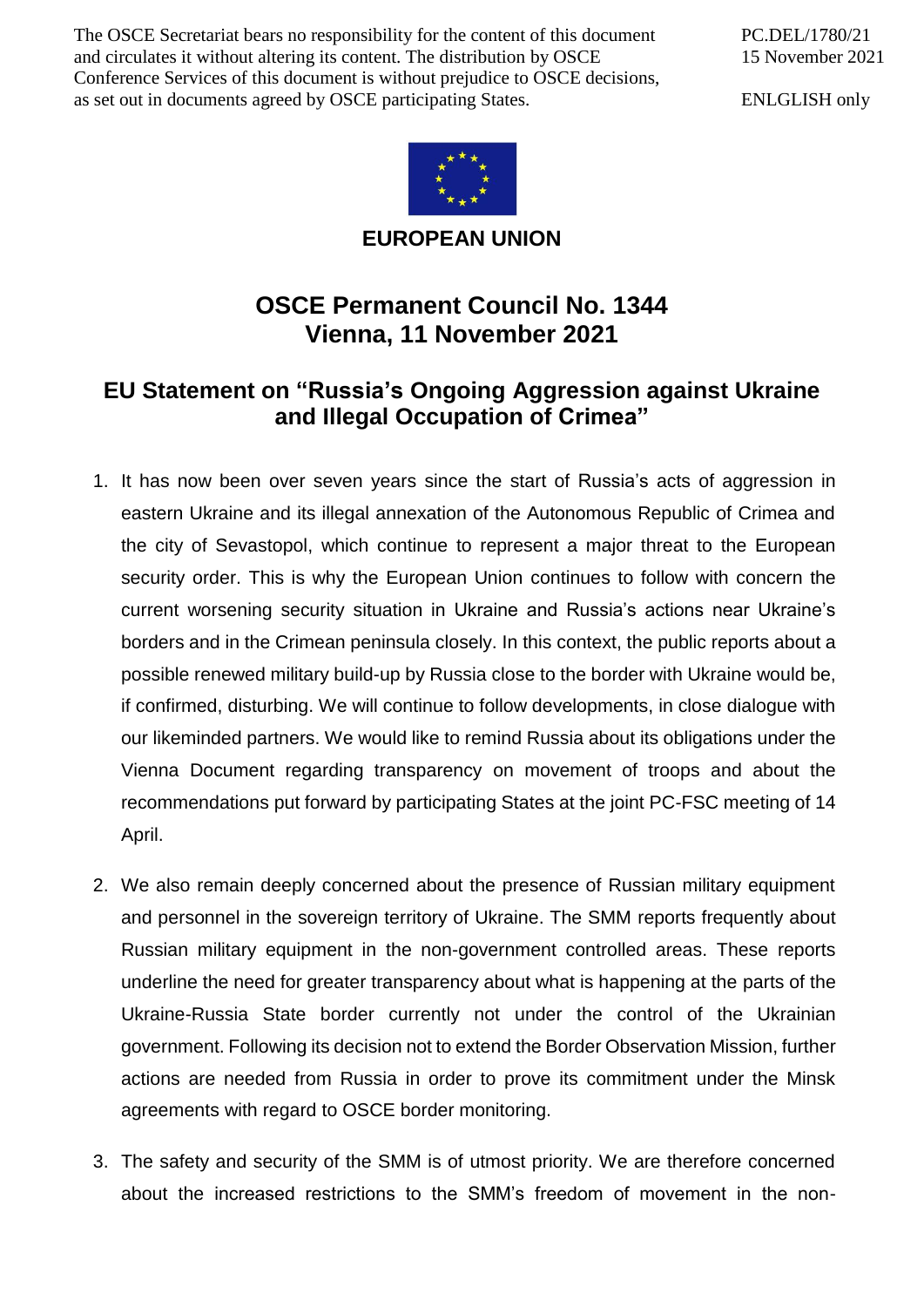government controlled areas, the increasingly severe jamming and targeting of SMM technical assets by small-arms fire as well as the increasingly aggressive rhetoric against the Mission. In addition, the recent events in the non-government controlled area of the Donetsk region where SMM patrols were unable to leave their premises for over a week and the reported security incident in Bolotene on 6 November, when a non-SMM UAV flew over an SMM patrol, are deplorable. The SMM is our common asset on the ground for impartial and facts-based monitoring. The SMM should have full and unhindered access to the entire territory of Ukraine, including the border areas temporarily not under Ukrainian government control and the illegally annexed Crimean peninsula. We fully support the SMM in its important work and urge the Russian Federation to ensure that all restrictions to the SMM's work are removed.

- 4. Madam Chair, the European Union would like to reiterate that the Minsk agreements are unambiguous in stating that the TCG consists of representatives of Ukraine, the Russian Federation and the OSCE. Russia has therefore clearly accepted its binding responsibility in the peaceful settlement of the conflict and the implementation of the Minsk agreements. A prolonged stand-still in the TCG, which is detrimental both to the security and the humanitarian situation in the conflict zone, needs to be avoided. In this respect, Russia's attempts to legitimize the so-called "people's republics" in eastern Ukraine are not constructive. We decisively reject the Russian narrative of portraying itself as a mediator of an "internal Ukrainian conflict" and we call on Russia, as a party to the conflict, to engage constructively in the TCG discussions and to implement the Minsk agreements in full.
- 5. The EU remains firm in its call on all sides to swiftly and fully implement the Minsk agreements and honour their commitments in full in order to achieve a sustainable political solution to the conflict in line with OSCE principles and commitments. We call on Russia to fully assume its responsibility in this regard and to use its considerable influence over the armed formations it backs to meet the Minsk commitments in full. Respect for these principles and commitments must be restored. We again call on Russia to immediately stop fuelling the conflict by providing financial and military support to the armed formations, and we remain deeply concerned about the presence of Russian military equipment and personnel in areas held by Russia-backed armed